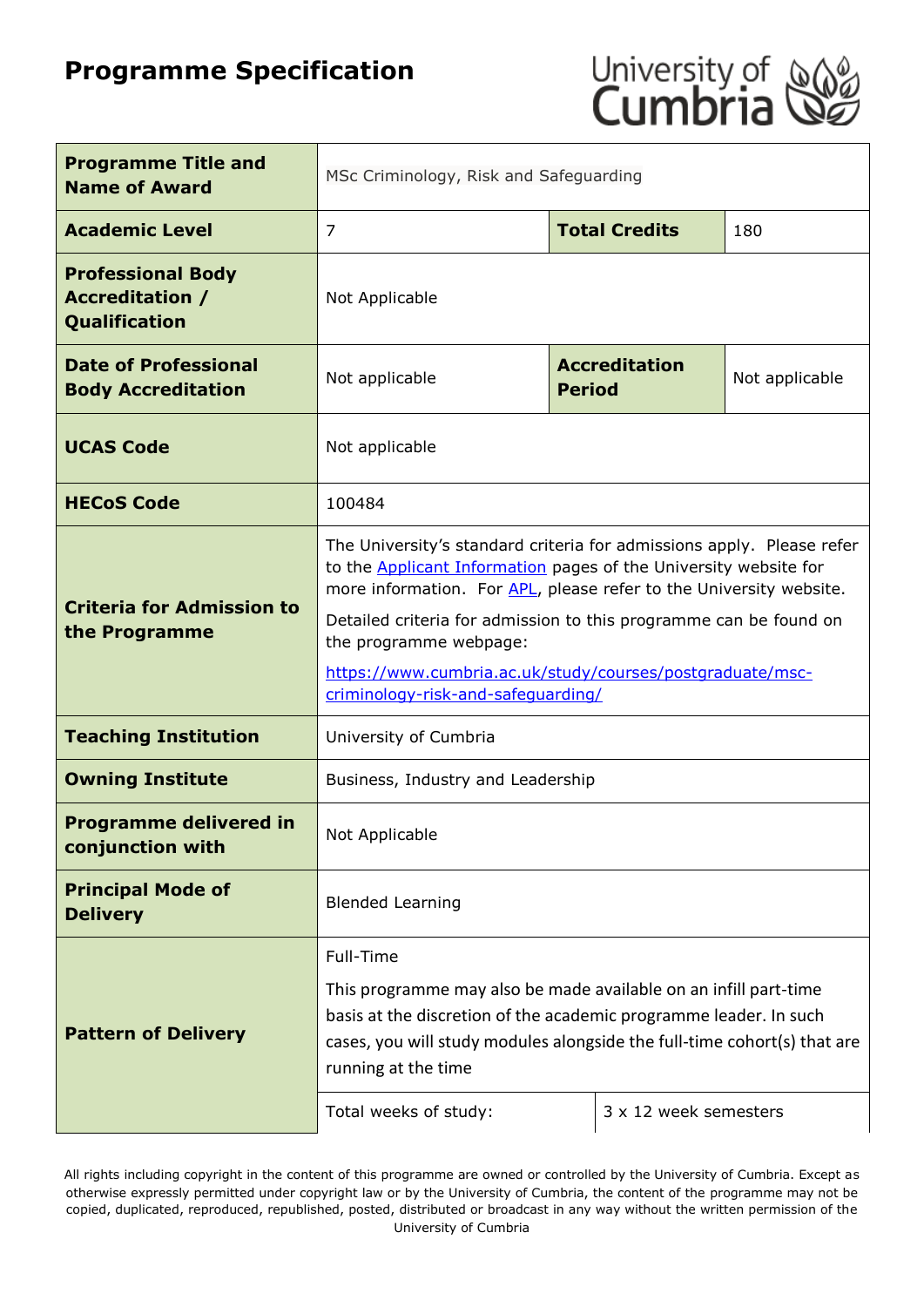|                                                                | Delivery pattern:                                                                                                                                                                                                                         | See Programme Delivery<br>Structure |
|----------------------------------------------------------------|-------------------------------------------------------------------------------------------------------------------------------------------------------------------------------------------------------------------------------------------|-------------------------------------|
|                                                                | Standard semester dates:                                                                                                                                                                                                                  | Yes                                 |
| <b>Delivery Site(s)</b>                                        | Carlisle (Fusehill Street)                                                                                                                                                                                                                |                                     |
| <b>Programme Length</b>                                        | Standard Registration Period: 1 calendar year (Full-time)<br>Maximum Registration period: 5 calendar years                                                                                                                                |                                     |
| <b>Higher Education</b><br><b>Achievement Report</b><br>(HEAR) | Upon successful completion of this programme, you may receive a<br>Diploma Supplement/Higher Education Achievement Report (HEAR).                                                                                                         |                                     |
| <b>Exit Awards</b>                                             | You may be awarded one of the following Exit Awards if you fail to<br>achieve the requirements of the full programme.<br>PGDip Criminology, Risk and Safeguarding (120 credits)<br>PGCert Criminology, Risk and Safeguarding (60 credits) |                                     |
| <b>Period of Approval</b>                                      | August 2020 to July 2026                                                                                                                                                                                                                  |                                     |

This programme has been approved (validated) by the University of Cumbria as suitable for a range of delivery modes, delivery patterns, and delivery sites. This level of potential flexibility does not reflect a commitment on behalf of the University to offer the programme by all modes/patterns and at all locations in every academic cycle. The details of the programme offered for a particular intake year will be as detailed on the programme webpage:

<https://www.cumbria.ac.uk/study/courses/postgraduate/msc-criminology-risk-and-safeguarding/>

# **Cumbria Graduate Attributes**

Throughout your studies, you will be provided with the skills and knowledge relevant to the global workplace. All successful graduates of the University of Cumbria will be:

- Enquiring and open to change
- Self-reliant, adaptable and flexible
- Confident in your discipline as it develops and changes over time
- Capable of working across disciplines and working well with others
- Confident in your digital capabilities
- Able to manage your own professional and personal development
- A global citizen, socially responsible and aware of the potential contribution of your work to the cultural and economic wellbeing of the community and its impact on the environment
- A leader of people and of places
- Ambitious and proud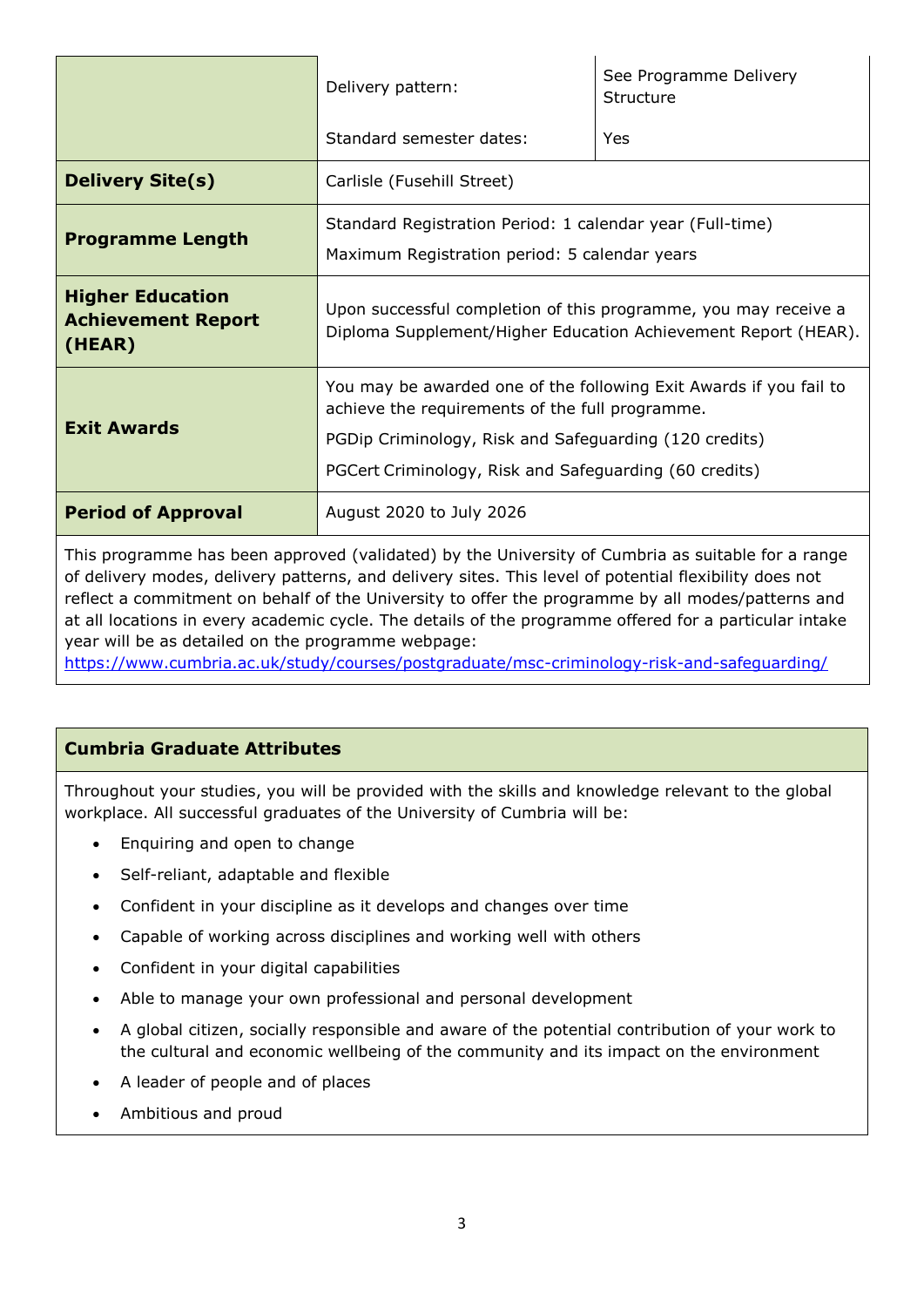#### **Programme Features**

The MSc Criminology, Risk and Safeguarding is designed to build and expand on your existing learning and working experiences. This innovative programme offers flexible learning opportunities that will develop your academic and professional knowledge and skills with the aim of improving and enhancing your career opportunities and prospects. Recognising that as a postgraduate student you are an expert in identifying what you need and want to study, the programme design with a range of tailored modules offers you an opportunity to graduate with a distinct and unique master's degree that reflects your academic interests and career needs. This distinctive award integrates criminological and sociological theory with key contemporary societal challenges of safeguarding, vulnerabilities, risk, security and prevention. This programme blends theoretical standpoints with evidence-based practices. Whether you are a future or existing practitioner, this blend will equip you to respond to the complex multi-agency challenges faced by professionals within and associated with the criminal justice system. Through its links with third sector and statutory organisations and beyond, the programme team encourages future practitioners to link with relevant organisations whilst participating in the programme.

Your teaching team brings a wealth of research and practice expertise from academia and a range of criminal justice, policing, local authority, and voluntary and community sector settings. You will be learning in small lecture and seminar groups, which opens ample opportunity to share ideas and experiences, maximising your knowledge and exposure to varying teaching and pedagogical methods. Safeguarding responsibilities transcend professional disciplines. Colleagues in Education and Health contribute with their experience and expertise to make the learning truly multidisciplinary.

The MSc Criminology, Risk and Safeguarding provides a clear pathway for a wide range of professionals to enhance and enrich expertise and knowledge growth through further study and research that informs local, regional and national practice. Whether your future career goals are with the police, the prison and probation service, local government, government departments or Non-Governmental /Charitable organisations or even the private sector, this master's degree offers a unique and distinctive post graduate framework for agencies who work in partnerships with each other and the communities they support.

The MSc Criminology, Risk and Safeguarding offers the opportunity to accumulate credits; you will receive a PGCert with 60 credits, a PGDip with 120 credits and an MSc with 180 credits.

In the Autumn Semester you will undertake the compulsory modules: Criminological Frameworks and Safeguarding, Risk and Vulnerability, plus Advanced Research Methods. These three modules are the key underpinning subject and research skills modules that provide the contextual background to ensure you are prepared for and able to move onto the rest of the programme with the required expertise, knowledge and proficiency. All the compulsory assessments allow you the opportunity to address your own area of interest within the context of the module subject area.

During the Spring Semester you will study compulsory modules: Global Dimensions, Security and Risk Management. You will also have the opportunity to study one of the optional modules: Rehabilitation, Policy and Practice OR Negotiated Learning.

Ordinarily, we recommend you take Rehabilitation, Policy and Practice, which enables you to explore the contested basis of rehabilitation and critically evaluate programmes and interventions as alternatives to incarceration, with reference to marginalised groups. However, you may have joined the programme with a clear idea of a project that you are keen to undertake for a work-related issue or topic where you have ready access to data you wish to explore further.

This is not a dissertation aimed at an academic audience but a negotiated learning project aimed at understanding and potentially improving a situation. The project outcome will demonstrate your analytical and evaluation skills, in an agreed oral, written or visual form appropriate to the problem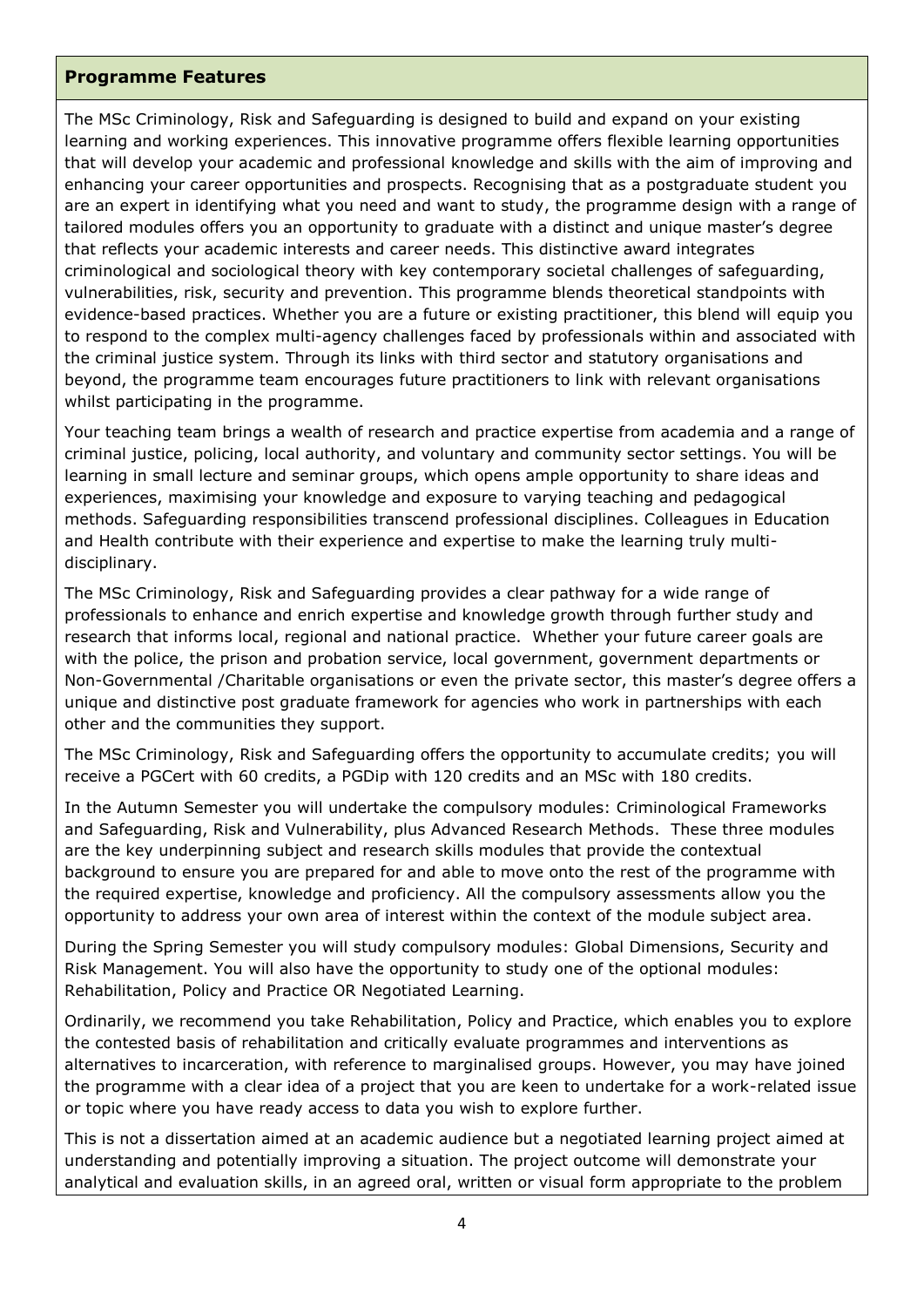situation. These optional modules will allow you to further dovetail this master's degree to your own interests and/or professional practice, such as penal policy or the chance to negotiate a further study on specialist designated issue or project.

Please note options are subject to availability and student numbers. Optional module availability will be discussed during the Induction process and incorporated into a Learning Development Plan. You will be counselled and-supported to manage your module choices accordingly.

The extended spring semester or semester 2E takes place during the summer months, commonly June, July, August. The opportunity to study during this period has been found particularly beneficial to students undertaking this type of programme.

Digital Victimisation and Dissertation/Practitioner Research are the final compulsory modules. The former will be run early Summer in a condensed format (eg. over 1 or 2 weeks) which will give you the opportunity to engage in in-depth group work, small formative research projects and extended seminars and workshops. This condensed mode of learning will provide you with the chance to experience an enriching community of learning and develop a broader pedagogical relationship with your fellow students and teaching team. Finally, your Dissertation or Practitioner research project will be completed over the rest of the Summer with regular support from your supervisor and opportunities to attend writing sessions and workshops.

The programme is an opportunity for those who have a keen interest in understanding crime in society and developing subject specific knowledge about risk and safeguarding from a variety of perspectives in practice. Applicants with professional practice experience may be admitted to the programme based on an interview and portfolio of evidence including current job role, employment history Curriculum Vitae (CV), continuing professional development (CPD) and training, evidence regarding your professional responsibilities and experiential learning. The programme has been designed to include both breadth and specialisation of core subject areas with the opportunity to enhance existing learning and as a continuing professional development opportunity for criminal justice practitioners.

In addition to learning from practitioners working in criminal justice organisations and agencies through guest lectures you will be encouraged to seek out and undertake voluntary work in statutory and voluntary organisations, community groups and agencies. Participation in such activities will enhance your learning, employability and employment opportunities. The University has established links with criminal justice system agencies and organisations allied to the sector with opportunities to put theory into practice via guest lectures and volunteering opportunities. If you are a continuing student of criminology, policing, law and social sciences you can build on and expand your existing understanding of the subject area and be introduced to new concepts and principles applied to developing areas of criminology and the wider context of agencies and organisations interfacing with the criminal justice system.

The structure of the programme contains some flexibility. The programme incorporates both compulsory and optional modules allowing choice in the selection of the optional modules subject to availability and student numbers. Optional module availability will be discussed during the Induction process and incorporated into a Learning Development Plan. You will be counselled and steered to manage your module choices accordingly. The final award is dependent on progress and the accumulation of module credits throughout the programme. As a full-time student, you will complete the programme in one year. Blended learning is a feature of all modules; this refers to the use of face-to-face lectures, seminars, workshops and online activities, and the use of carefully curated selection of third-party content. All online activities will serve to prepare you for and add value to the learning experience.

Using the Blackboard Virtual Learning Environment (VLE) forms part of the programme. You will use Blackboard throughout the programme to access resources and participate in on-line activities, discussions and sessions. The use of electronic systems, online and distance learning features to enhance and support modules is a key aspect of the programme and will allow you to engage with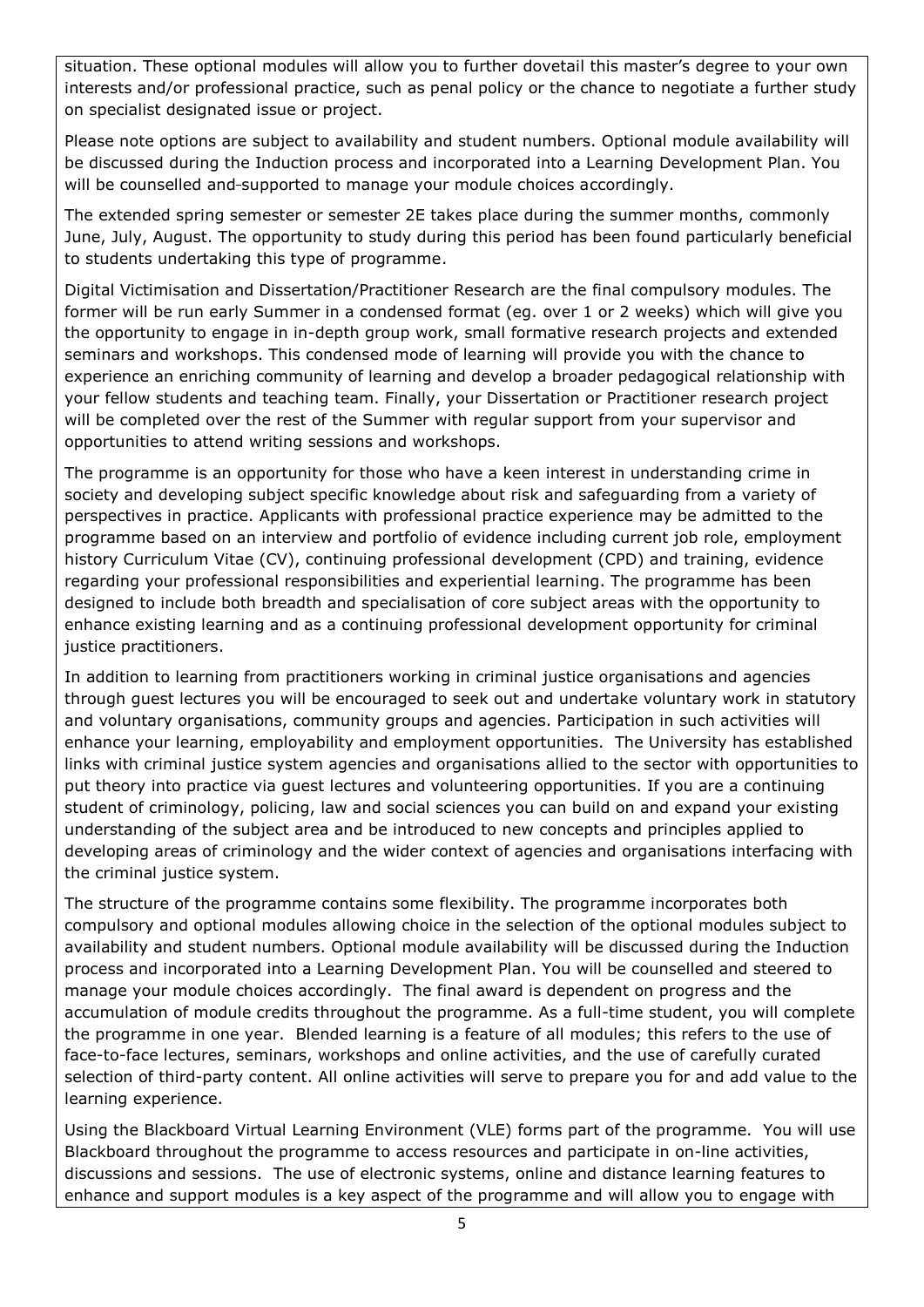each other and programme tutors outside of face-to-face learning contexts. Participation in such activities will enhance your learning, employability and employment opportunities. If you are already employed in relevant organisations and agencies you can use this experience as the basis for your continuing professional development (CPD) and knowledge enhancement within the framework of the programme.

The research element of the MSc Criminology, Risk and Safeguarding will enable practitioners to use work experience as a platform for research and reflection of your professional practice. The module Dissertation/Practitioner Research enables you, if you are already working in the sector to use that experience to undertake Practitioner Research. If you are not employed in the sector you can complete a traditional dissertation in place of Practitioner Research. To support you in terms of your career planning and progress through the programme you will be allocated a member of the academic team to act as your Personal Tutor (PT). They will support you to identify and meet your individual academic and professional learning needs and progress will be reviewed by you and your Personal Tutor during the personal tutorial meetings each semester.

## **Additional Costs:**

Students in the Dissertation/Practitioner Research module will have to pay the printing costs of an academic poster.

## **Aims of the Programme**

The overall aims of the Programme are:

1. To provide an advanced specialised and scholarly education in criminology, risk and safeguarding

2. To develop, refine and apply principles of social science research, data collection, analysis and scholarship to new areas of research or approaches to practice especially in relation to risk and safeguarding.

3. To provide a challenging, motivating and scholarly environment to enhance academic and professional development beyond undergraduate study with a focus on criminology, risk and safeguarding

4. To develop critical analytical capabilities of complex issues, debates, policies and practices in the field of criminology, risk and safeguarding.

5. To facilitate the acquisition and understanding of complex and specialised knowledge and a critical awareness of issues in at the forefront of the academic discipline.

6. To demonstrate self-direction and originality and act autonomously in planning and implementing tasks at a professional level

# **Level Descriptors**

Level Descriptors describe in general terms the expected outcomes you will achieve at each level of study as you progress through your programmes. They describe the relative demand, complexity, depth of learning and learner autonomy associated with a level of learning and achievement. The University's Level Descriptors are aligned to the national [Framework for Higher Education](http://www.qaa.ac.uk/en/Publications/Documents/qualifications-frameworks.pdf)  [Qualifications](http://www.qaa.ac.uk/en/Publications/Documents/qualifications-frameworks.pdf) (FHEQ) and are a key mechanism for ensuring the academic standards of the University's provision.

At Level 7 (Usually Master's level), you will be able to demonstrate that you have the ability: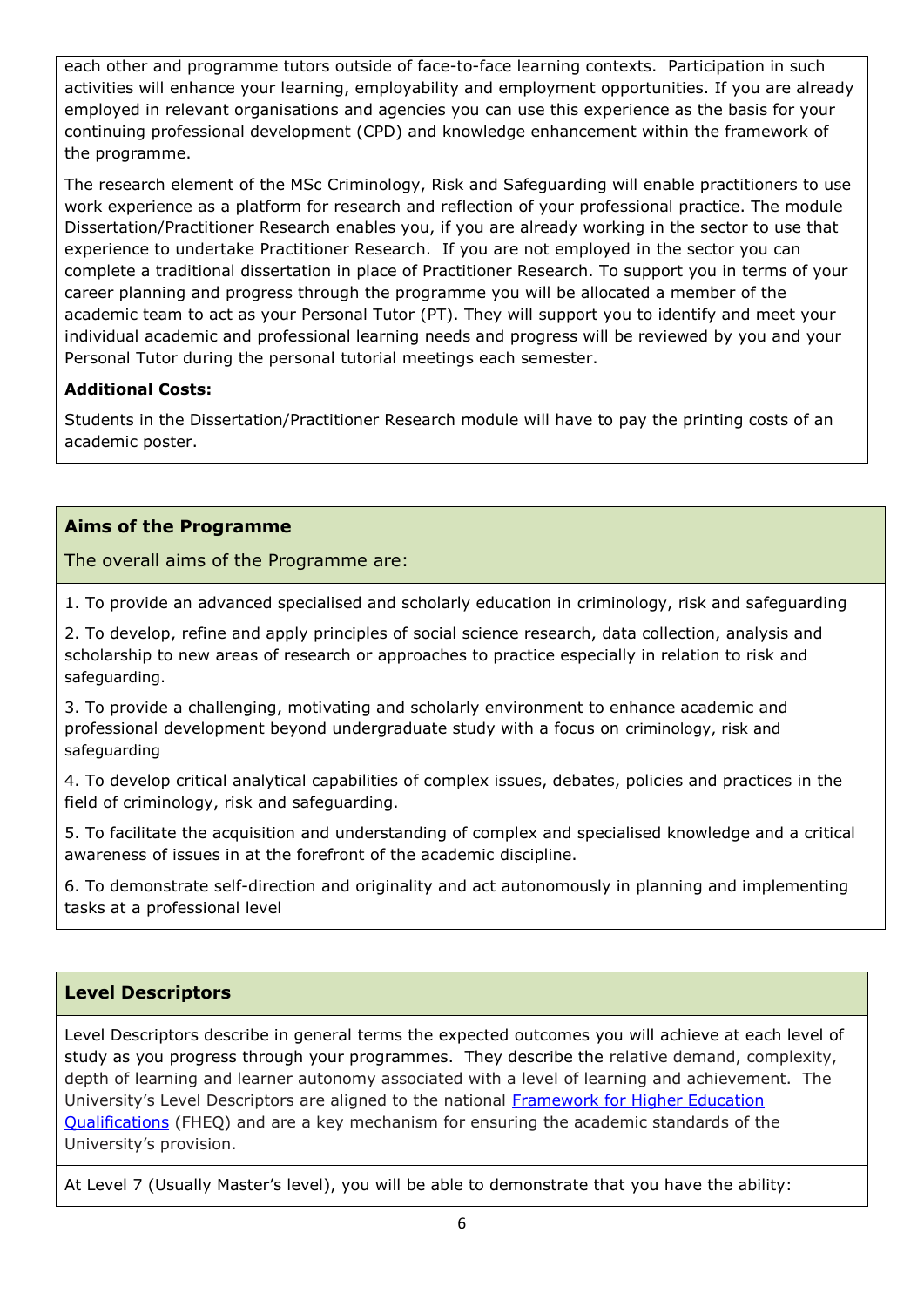- To display a systematic understanding of knowledge, and a critical awareness of current problems and/or new insights, much of which is at, or informed by, the forefront of your academic discipline, field of study or area of professional practice.
- Employ advanced subject-specific and cognitive skills to enable decision-making in complex and unpredictable situations.
- Generate new ideas and support the achievement of desired outcomes
- Accept accountability for decision making including the use of supervision
- Analyse complex concepts and professional situations by means of synthesis of personal and workplace reflection and data drawn from scholarship and research in the field.

## **Programme Outcomes – Knowledge and Understanding**

The programme provides opportunities for you to develop and demonstrate the following:

#### **After 60 credits of study (PGCert) you will be able to demonstrate:**

**K1.** An in-depth and advanced knowledge and understanding of the subject informed by current practice, scholarship and research. (M. 1.3 p.3)

**K2.** A critical awareness of current issues and developments in the subject area. (M. 1.3 p.3)

## **After 120 credits of study (PGDip) you will be able to demonstrate:**

**K3.** An ability to identify appropriate methodologies for dealing with complex problems. (C. 8.2 p.17)

**K4.** A critical awareness of the intersectionality of power in relation to criminal justice agencies and responses to crime, law and order. (C. 8.2 p.17)

## **After 180 credits of study (MSc) you will be able to demonstrate:**

**K5.** An ability to develop a critical discussion and analysis of power; for example, in relation to gender relations. (C. 8.2 p.17)

**K6.** A critical awareness of the history of ideas, the cultural context, the social and political theories that inform and influence the practice of criminology. (C. 8.2 p.17)

# **Programme Outcomes – Skills and other Attributes (including Employability Skills)**

The programme provides opportunities for you to develop and demonstrate the following:

## **After 60 credits of study (PGCert) you will be able to demonstrate:**

**S1.** A systematic understanding and critical awareness of topics which are informed by the forefront of the subject of criminology. (C. 8.2 p.17)

**S2.** An ability to clearly, concisely and professionally communicate your ideas, findings and conclusions orally or through a range of written media e.g. formal reports, posters, literature reviews. (M. 1.3 p.3)

## **After 120 credits of study (PGDip) you will be able to demonstrate:**

**S3.** How to use a range of techniques and research methods applicable to advanced scholarship in the subject area. (M. 1.3 p.3)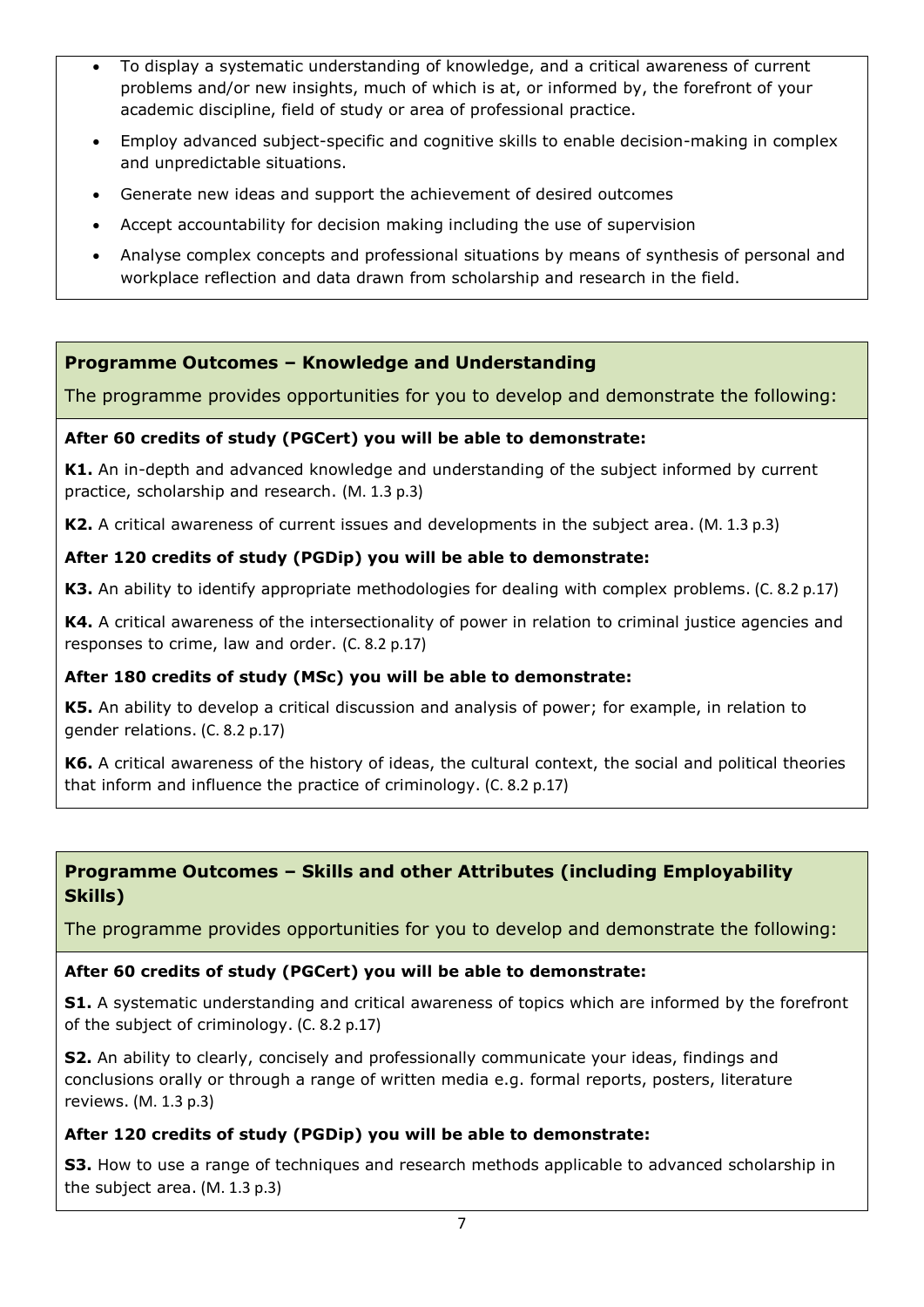**S4.** How to conduct research and undertake training in research methods linked to a particular subject or field of study. (M. 1.3 p.3)

# **After 180 credits of study (MSc) you will be able to demonstrate:**

**S5.** An ability to develop critical discussion and analysis of complex concepts and work independently and with some originality. (C. 8.2 p.17)

**S6.** An ability to successfully complete a substantial empirical research project, systematic review or systematic case study, informed by wider current understandings in the subject. (C. 8.2 p.17)

# **External and Internal Reference Points**

The following Subject Benchmark Statements and other external and internal reference points have been used to inform the Programme Outcomes:

## **QAA Benchmark Reference Statements:**

(M) ['Characteristics Statement](https://www.qaa.ac.uk/docs/qaa/quality-code/master) Master's Degree' September 2015 (QAA1317-Sept 2015)

(C) '[Criminology](https://www.qaa.ac.uk/docs/qaa/subject-benchmark-statements/subject-benchmark-statement-criminology.pdf?sfvrsn=8f2c881_4)' October 2019 (3rd ed.) (QAA2454).

Other subject relevant benchmarks have also informed the development of the programme including  $Sociology$  (2019) (4<sup>th</sup> ed.) (QAA2503 - December 2019)

 [QAA Framework for Higher Education Qualifications of UK Degree-Awarding Bodies \(October](https://www.qaa.ac.uk/docs/qaa/quality-code/qualifications-frameworks.pdf)  [2014\)](https://www.qaa.ac.uk/docs/qaa/quality-code/qualifications-frameworks.pdf)

Other internal reference points may include:

- [UoC Strategic](https://www.cumbria.ac.uk/about/publications/strategic-plan/) Plan
- [UoC Learning, Teaching and Assessment Strategy](https://www.cumbria.ac.uk/media/university-of-cumbria-website/content-assets/public/aqs/documents/LearningTeachingAssessmentStrategy.pdf)
- UoC Institutional Business Plans
- [UoC Academic Regulations and Academic Procedures and Processes](https://www.cumbria.ac.uk/about/organisation/professional-services/academic-quality-and-development/academic-regulations/)

# **Graduate Prospects**

This programme is valuable for prospective and existing careers with employers who provide statutory services, and voluntary/charitable and private services. The critical thinking, assessment and analytical skills you will develop in criminology, safeguarding and risk management are applicable to a range of practitioner and leadership roles within the criminal justice system. These skills are transferable across a wide range of professional settings in both the public, private, voluntary and community sectors with a range of safeguarding and risk management requirements and foci. The programme will allow you to shape and transform your extant practice and further develop integral skills and knowledge essential for roles within the criminal justice system whether in the statutory, private or charitable organisations. The programme modules offer extensive teaching and assessment activities allowing you to develop both a broad knowledge and in-depth safeguarding / risk management specialisms. As a graduate of this programme these specialisms will help you stand out as you progress through your career. Some of the key features of this programme are:

 The ability to tailor learning to your academic interests and future career plans within the parameters of the programme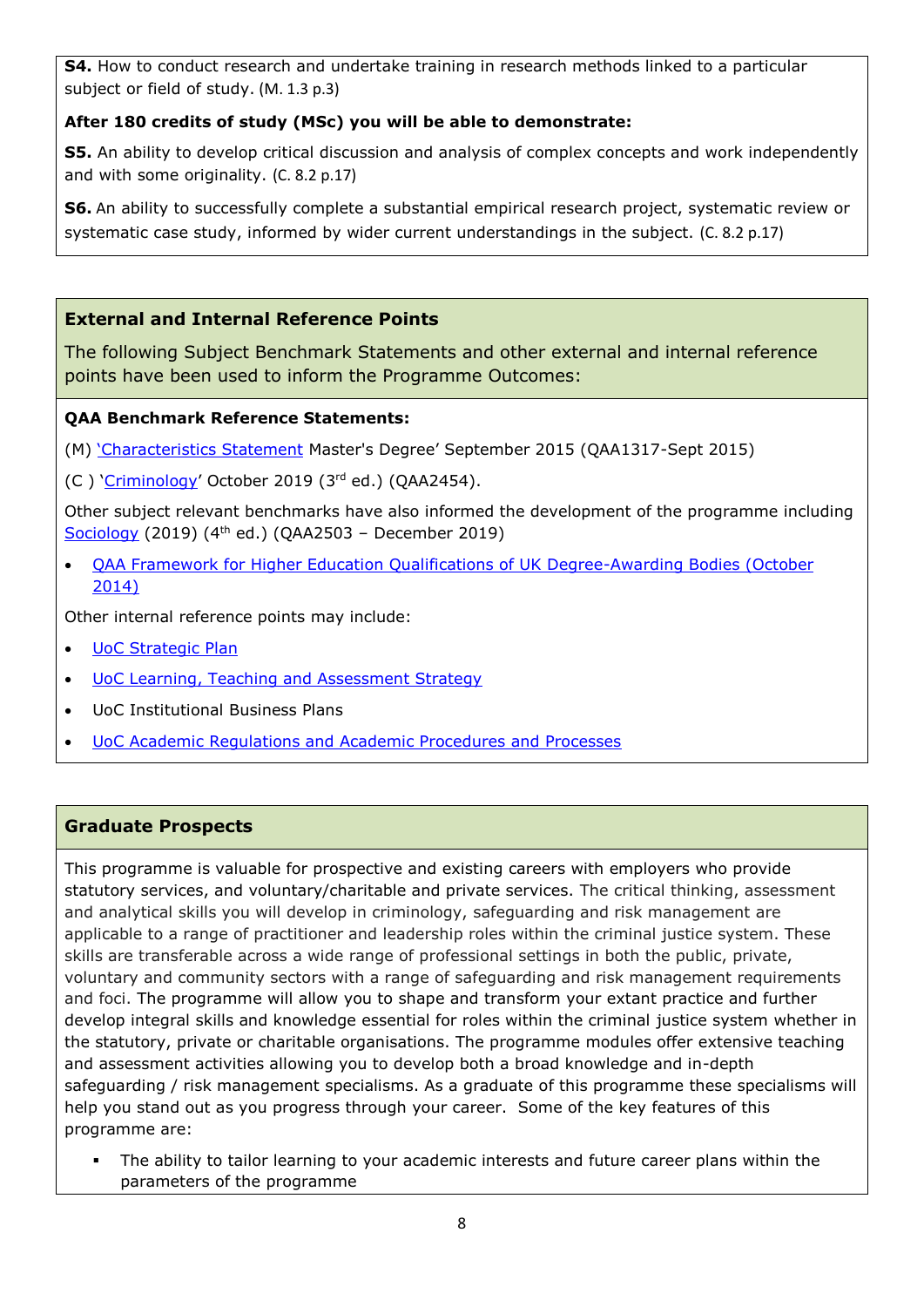- Our specialist and multidisciplinary teaching team
- The opportunity to learn with other students from a variety of backgrounds and employment
- The encouragement to develop research that responds to real world and organisational contexts
- Opportunities to get involved in extracurricular activities and volunteering
- Your personal tutor will be able to discuss your career options and ways to help develop your skills in preparation for your future career goals.

This programme develops postgraduate skills and attributes to assist you to achieve your employment and professional goals, documented in a personal development plan. The programme also provides a platform for existing professionals to develop and expand upon your knowledge and skills. Historically, over half of graduates go into professional graduate employment straight away. This programme seeks to build on existing links with regional employers to provide career progression opportunities requiring participation in post-graduate study.

# **Learning, Teaching and Assessment Strategies employed to enable the Programme Outcomes to be Achieved and Demonstrated**

As a student at the University of Cumbria, you are part of an inclusive learning community that recognises diversity. You will have opportunities to learn by interacting with others in a collegiate, facilitative and dynamic learning environment. Teaching, assessment and student support will allow equal and equitable opportunities for you to optimise your potential and develop autonomy. We seek to create a stimulating and innovative community of learning, whether encountered on campus or at a distance, on placement or in the workplace. Facilitated by our expert practitioner staff, you will experience a learning environment that is well equipped, flexible, and stimulating

## **Learning and Teaching**

Learning, teaching and assessment across the programme seeks to incorporate the acquisition of knowledge, understanding and skills enhancing employment opportunities and continuing professional development for practitioners in organisations and community groups involved in the criminal justice sector. The programme has a diverse range of learning opportunities and assessment methods to enhance learning and understanding which meet your needs and the needs of employers within the sector. The programme uses research-informed teaching, drawing on industry-based knowledge and expertise. The academics who teach on the programme provide the right mix of theoretical depth, knowledge and experience professional application, and communication skills to explain complex and delicate topics in an engaging and accessible way.

The Learning, Teaching and Assessment Strategy (2017-22) at the University of Cumbria sets out the framework for contexts for learning and the MSc Criminology, Risk and Safeguarding incorporates key elements from the strategy within the programme including:

- Integrating theory and practice to enhance the learning experience and relevance to the student's future aspirations
- Academic teams working in partnership with you and professional organisations /services to develop and deliver master's programme beneficial to the region and wider society
- Ensuring the programme is relevant to the needs of workplaces with an emphasis on problem-solving and the interaction of theory and practice. This includes opportunities to undertake negotiated learning and level 7 research focused on real world criminology, risk management and safeguarding practice.
- Providing a campus based learning and social experience that is accessible and inclusive through flexible delivery and enhanced using appropriate learning technologies

# **Learning and Teaching Methods:**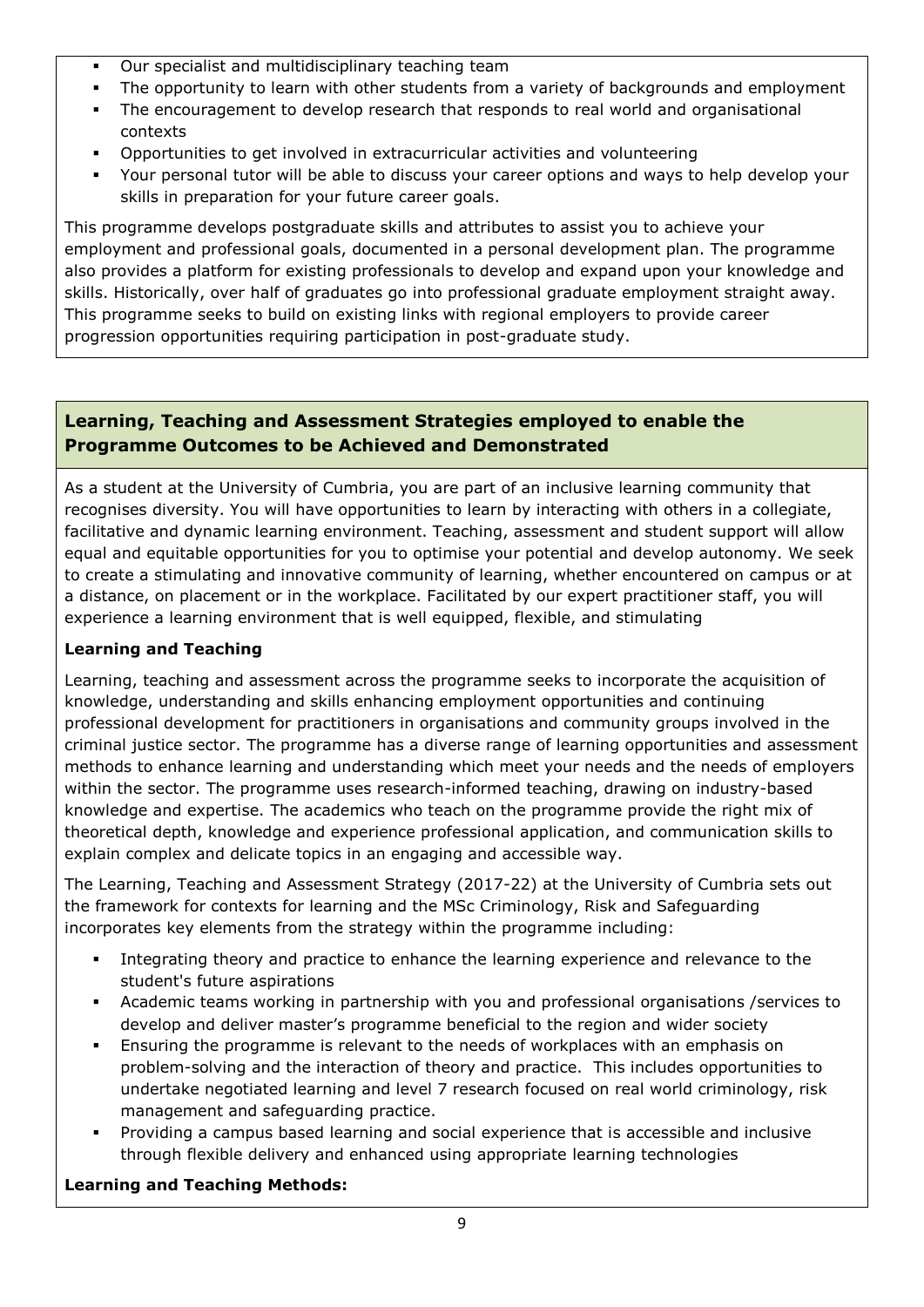- On-line directed study tasks linked to the Blackboard (VLE) to provide a structured framework for learning and development
- Guided independent study to develop and practice research and study skills
- Workshops to develop, practice and receive peer and tutor feedback on developing knowledge and critical thinking supported by discussion and debate
- Reflection to develop academic skills, professional skills, research skills and transferable skills
- Module and Personal Tutor System for additional support
- **Provide active learning and social learning opportunities**
- Provide the principles of internationalisation and draws on global perspectives to contextualise learning
- The University offers IT rooms in which to work and access the key software; there are also laptops available for loan and use during sessions as and when required.

The programme will be delivered by a mixture of face to face learning and teaching experiences via the Blackboard Virtual Learning Environment (VLE) platform and will assist your participation in the learning process. This online participation to support modules is a key aspect of the programme and will allow you to engage with other students and programme tutors outside of formal face-to-face learning contexts. This learning technology promotes shared learning and achievement. Each module will facilitate the further development of literacy and IT skills, as well as the development of other key lifelong learning skills, and both you and your tutor will monitor and evaluate your development via personal academic tutor meetings and the use of formative assessment methods.

If you are already employed in a relevant organisation you can apply the knowledge and skills gained on the programme to contextualise and integrate learning in practice. You can therefore use this experience as the basis for your continuing professional development (CPD) and knowledge enhancement within the framework of the programme. If you are not yet employed in this area of practice, we will encourage you to approach a relevant organisation to develop a contextualised application to your level 7 research project. Such an entrepreneurial approach to research has the potential to enhance your employability.

Learning Teaching and Assessment (LTA) approaches will be continually evaluated and where appropriate improved utilising module evaluations, peer review, focus groups, enhancement and module development sessions. These will ensure an enhanced student learning experience and continuing professional development of the academic team to maintain a contemporary LTA best practice.

## **Summative and Formative Assessment:**

Formative assessment is an important and integral part of this programme of study and is a key element of each module providing valuable peer and student feedback to take forward, 'feed forward' to summative assessment tasks. This will allow you to engage with the developmental opportunities embedded within the programme. The nature of the formative work varies across the modules, essentially this comprises work that informs or becomes part of the summative assessment. Formative work may include in-class or online activities such as presenting draft assignments, plans for your assessment or work in progress. Peer and self-assessment are also used to give students speedy feedback on formative tasks and builds confidence in handling assessments. This is particularly relevant for adult returners to higher education.

Formative assessment is integrated into each module and is seen as requisite in the development of the University Learning and Teaching Plan. Formative feedback is a developmental tool providing opportunities to obtain advice, comment and opinion at an early stage in the assessment process better enabling you to participate in and develop ideas and strategies. This will allow you to incrementally practice the requirements for summative assessment enabling you to assess your strengths and areas for improvement. Formative feedback takes several forms; class activities, practical research exercises, oral presentations, peer reviews, micro-teaching and on-line activities.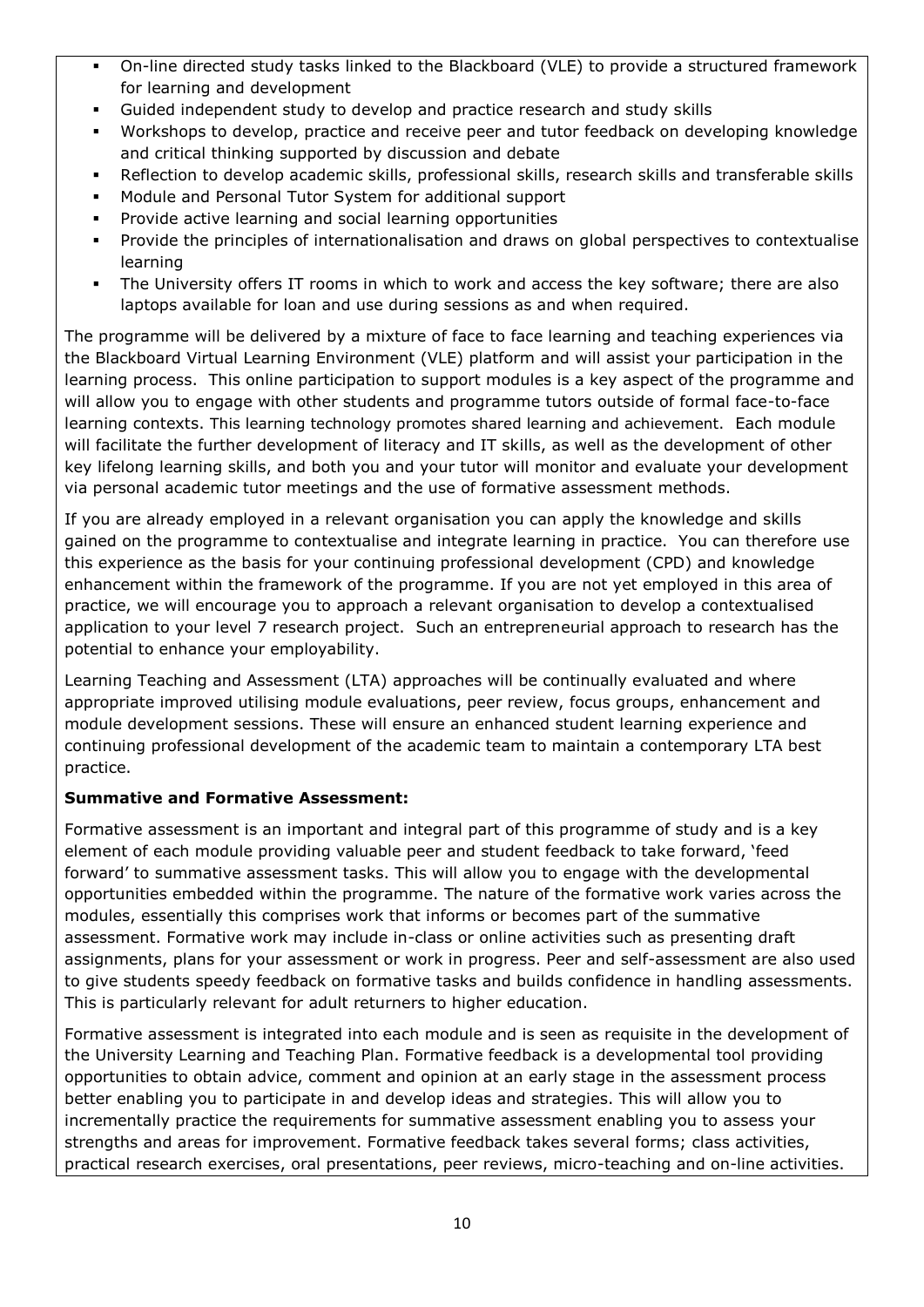These also provide the opportunity for the discussion of ideas in a critical and constructive way with peers and tutors alike.

The range of assessments have been designed to provide a creative and balanced strategy across the programme. The assessments are challenging and engaging promoting the concept of 'assessment for learning' and developing independent and autonomous thinkers. Teaching and learning methods include: lectures, seminars, case studies, discussion, debate, small group work activities, presentations, micro-teaching, seminar papers, report writing, poster presentations, literature reviews, essays, portfolios, problem-based learning, and blended learning using the Blackboard Virtual Learning Environment (VLE) as a platform for communication, discussion, debate and collaborative working. The amount of assessment is linked to the specific module and programme learning outcomes with a practical workload for both students and staff along with timely feedback.

## **Further learning, teaching and assessment support includes:**

- Learning Development Plan: developed with the student during the Induction week
- Enhancing employment opportunities (Career Development): Accessing Career Development
- Advice and support, creating a CV and employment application processes
- IT, Information Fluency and Digital Skills development: Using digital skills to access resources, databases and conducting research activities
- Presentations (individual): Developing presentations skills to enhance employability
- Discussion and debate: Developing debating skills
- **•** Deadlines are designed to avoid bunching of assessments
- Guest speakers: Enhance understanding of practice in the criminal justice sector and allied agencies

# **Student Support**

We provide responsive learner support that promotes your success. Our approach to learner support is designed to support achievement and progression, champion inclusivity and accessibility which will prepare you for opportunities beyond study, and promote independence and resilience, enabling you to achieve your potential. As a student of the University of Cumbria, you will be taught by academics and expert practitioners who facilitate learning through structured inquiry. You will be provided with access to high quality academic resources through physical and digital libraries and you will be supported to develop skills that enable you to become a critical, reflective, discerning and independent learner and researcher.

## **Induction:**

Postgraduate induction is timetabled for the week before commencement of the programme start date. Induction involves meeting the programme team, registration, library induction, information literacy, study skills and time management sessions. Introduction to the Blackboard (VLE) platform, on-line resources, e-books, databases and skills for master's level study. The induction timetable will include a series of bespoke sessions appropriate for Level 7 students such as; study, writing skills and time management sessions. The University provides access to an extensive range of supportive technology and software for students with specific learning needs and disabilities, to which you will be introduced.

## **Learning Development Plan:**

On entry to the programme, you will be required to complete a Learning Development Plan. The plan, completed with the help of the Personal Tutor (PT), will detail the desired target award, the optional modules selected by you and the compulsory modules that are required to complete the target award. Module choices will be subject to availability and student numbers. The plan will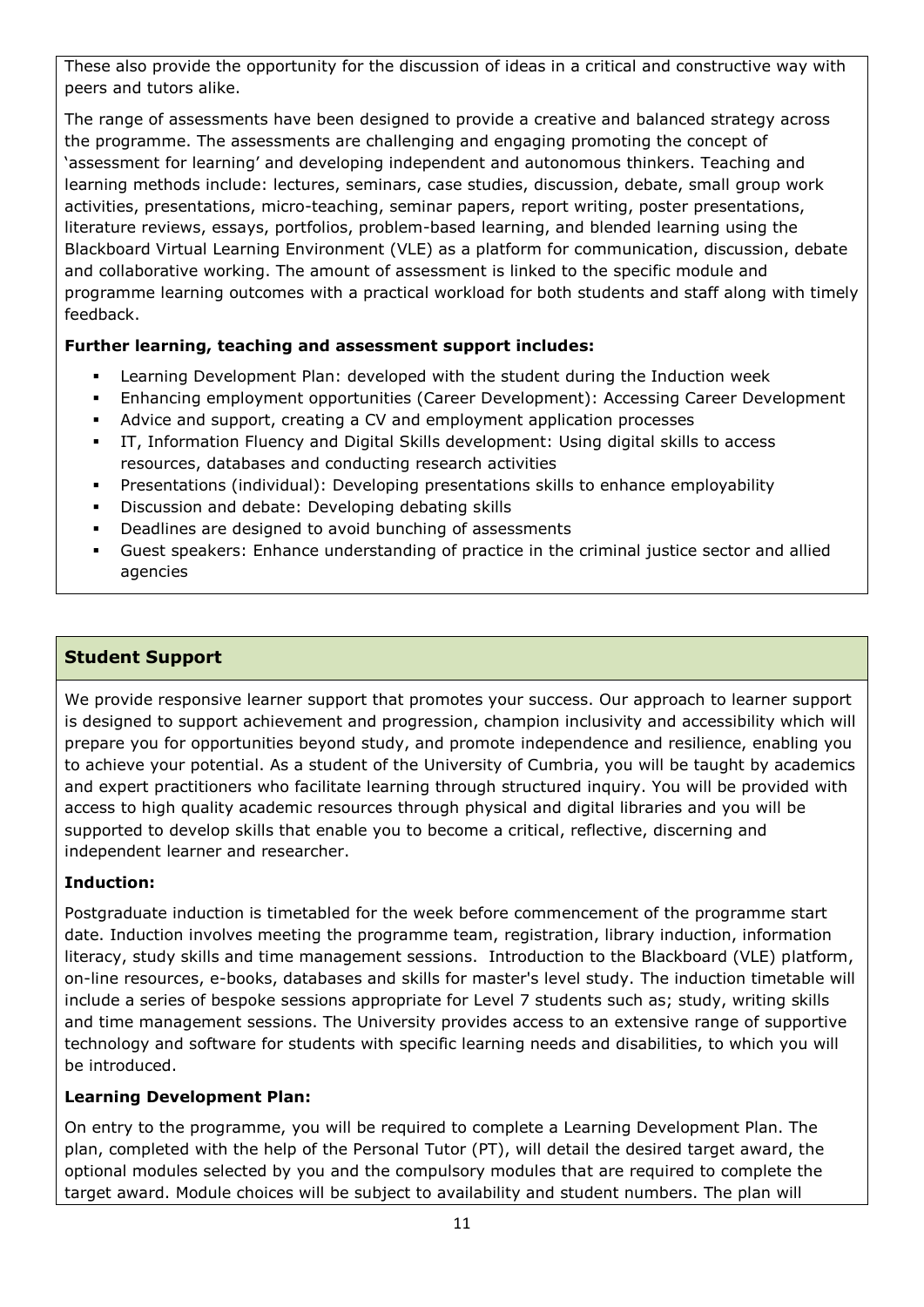identify a recommended order of study for the selected modules and you will be counselled and steered to manage your module choices accordingly. You will review your Learning Development Plan with your Personal Tutor during the personal tutorial meetings each semester.

## **Personal Development Portfolio (PDP):**

You will be provided with the opportunity to complete a PDP that is embedded throughout the programme and available both on Campus and accessible remotely through the University of Cumbria PebblePad system. The PDP charts progress throughout the programme identifying key skills that have been developed and practised that can be taken into employment or to evidence Continuing Professional Development (CPD).

## **Module Tutorials:**

Individual and group tutorials are embedded throughout the programme. Additional tutorial support is available after timetabled lectures and seminars and by appointment via telephone, email and skype.

## **Graduate School:**

Taught Masters students can attend the Graduate School Researcher Development Programme sessions and the summer school. If you would like to be included on the mailing list for such events, please contact the University of Cumbria Graduate School.

## **Personal Tutoring**

You will also be allocated a Personal Tutor who will be proactively involved in the delivery of your programme and will have contact with you throughout your time at the University. They will support your learning and development, including through tutorials, Progress Reviews and other support as outlined in the Personal Tutoring Policy. Your Personal Tutor will have an academic tailoring role supporting your journey through the programme of study so that your choice of modules and focus of the assessments is appropriate to your career aspirations and the learning outcomes of the award. Communication may take be face-to-face, phone or Skype as suits you and your PT plus group and individual tutorials are also embedded throughout the programmes.

# **Library and Academic Support (based in Information Services)**

Module leaders will collaborate with Library and Academic Advisors to ensure that your reading and resource lists are current, and items are available via the library discovery tool OneSearch. In order to maximise access, availability and usefulness, eBooks and electronic journal titles will, in most cases, be prioritised. You can access a wide range of electronic and print content using [OneSearch](http://cumbria-primo.hosted.exlibrisgroup.com/primo_library/libweb/action/search.do?vid=44UOC_VU1) and you can find out more about key texts, databases and journals for your subject by accessing the library's [subject resources webpages.](http://my.cumbria.ac.uk/StudentLife/Learning/Resources/Subjects/Home.aspx) Where appropriate, module reading, and resource lists will be made available to you electronically using the University's [online reading and resource list system.](https://eu.alma.exlibrisgroup.com/leganto/readinglist/lists)

The **Skills@Cumbria** service can help support your academic skills and success throughout your programme. The service is delivered by a team of professional Library and Academic Advisors. It includes a suite of [online self-help resources](https://my.cumbria.ac.uk/Student-Life/Learning/Skills-Cumbria/) accessible 24/7 via the University's website and Blackboard site. It also provides group and individual advice and guidance accessible through and alongside your course and by different means such as face to face, email or virtual. Visit [skills@cumbria](https://my.cumbria.ac.uk/Student-Life/Learning/Skills-Cumbria/) for more details.

# **IT and Technical Support**

Technology is an invaluable asset when it comes to studying, so it is important you know how to make the most out of the excellent [facilities](https://www.cumbria.ac.uk/student-life/facilities/it-facilities/) we have available. Our aim is to ensure you can access university electronic resources from anywhere or any device, whether on or off campus. The **Student** [Hub](https://universityofcumbria.mydaycloud.com/dashboard/allsorts) is your one-stop gateway to all university systems, Outlook email, and OneDrive.

Whether you consider yourself a computer expert or you're not confident about your IT skills, we're always around to ensure you get the level of support you need. We have a wealth of information and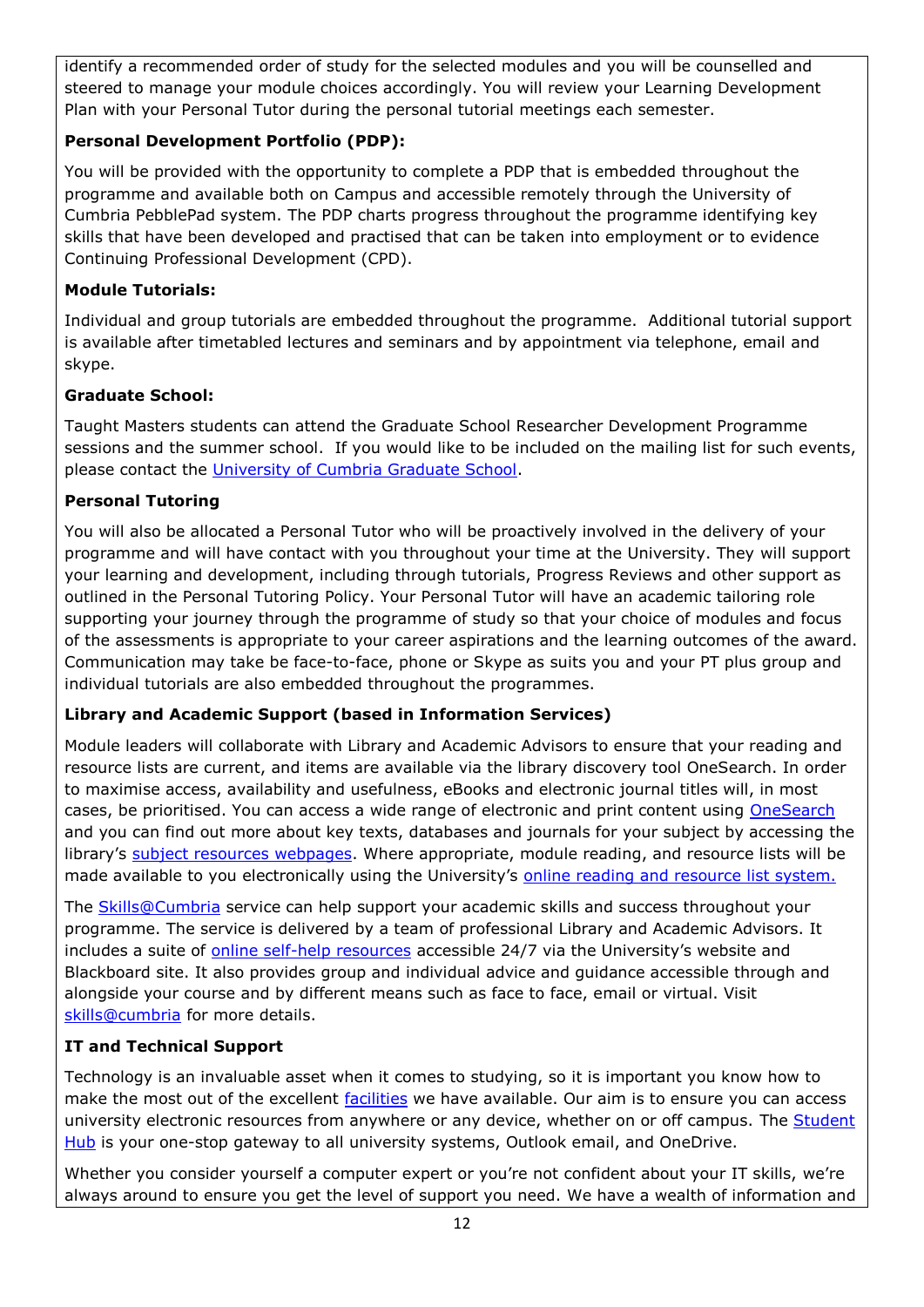support available on the [website](https://my.cumbria.ac.uk/Student-Life/it-media/) and have a dedicated IT Service Desk where you can talk to someone by phone or log your question online from anywhere, at any time.

## **Student Support Services**

Student Support Services offer a wide range of support, including careers and employability, financial help, counselling, health and wellbeing and support for disabled students and those with specific learning requirements. We also offer mentoring by trained students which you can request at any point during your studies. We know that you want to get the most out of your programme, make the best use of your time and find or continue in the career you always dreamed of. Access university support and facilities easily and quickly via the [website](https://my.cumbria.ac.uk/) and/or via the Student Services guidance tile on the [Student Hub.](https://universityofcumbria.mydaycloud.com/dashboard/staff-home)

In addition to the range of guidance above, you can further develop your personal, academic and professional skills by taking part in several initiatives coordinated and delivered by professional services advisers:

## **Preparing for Postgraduate Study**

This free online pre-entry master's level course is available free of charge through the Open Education Platform powered by Blackboard as is Head Start Plus. It provides a useful insight into the academic requirements of study at postgraduate level and is recommended to students who are about to start their PG qualification.

To access the course simply follow the link to<https://openeducation.blackboard.com/cumbria> and set-up a free account with Open Education. Once logged on, select the course free of charge and work through it at your own pace.

## **Progression to Doctoral Level Study:**

The programme seeks also to be a platform for further progression and development to doctoral level study (Level 8) as set out in The Frameworks for Higher Education Qualifications of UK Degree-Awarding Bodies (The Quality Assurance Agency for Higher Education 2014).

## **Peer Mentoring @ Cumbria**

You will be allocated a student Mentor who will be in touch to offer a non-judgemental and friendly hand and to help with various aspects of your student experience, from making friends to settling in, to helping you understand the expectations of academic study and dealing with assessment worries.

## **Mature Students' Events**

Whether it is a coffee morning, lunchtime gathering or a social event, there are events happening throughout the year to link you up with other mature students who will also be juggling several commitments alongside their studies.

# **Help is at Hand Events**

Keep a look out for these interactive events on campus around October and January. You are encouraged to attend these as they showcase the range of support available here and give you the opportunity to talk to people from Finance, Accommodation, the Students' Union, the Wellbeing and Disability Team etc.

## **Career Ahead+**

Career Ahead+ is the University of Cumbria's Employability Award. Completing Career Ahead+ will help you recognise and develop your skills, providing a greater opportunity for you to get the job you want when you graduate. The award is based on what employers look for in an ideal candidate, in relation to skills, knowledge and experience. You will be supported with career direction, gaining experience, and providing all the skills needed to complete the perfect application and be successful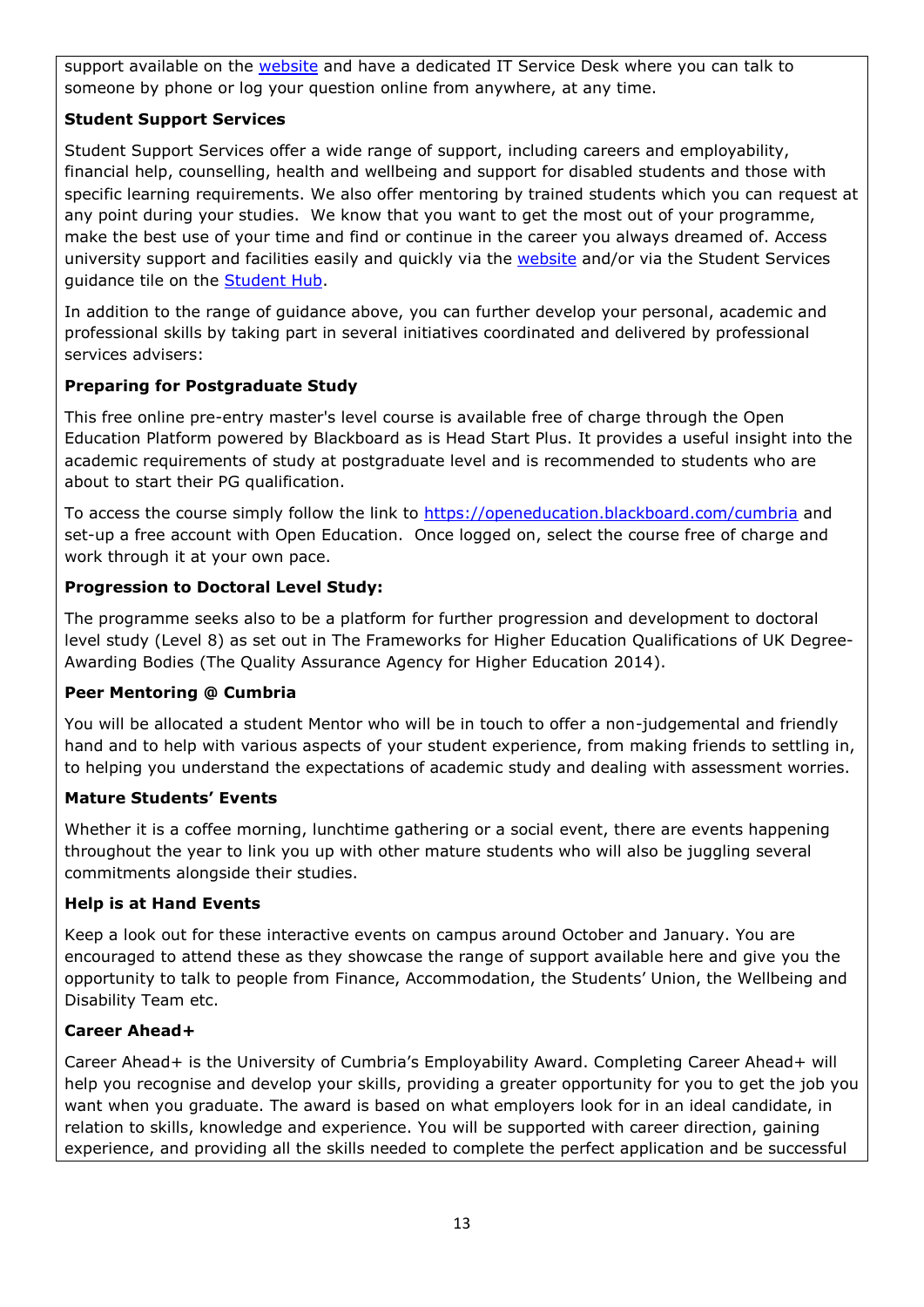in that all important job interview. Contact [careerahead@cumbria.ac.uk](mailto:careerahead@cumbria.ac.uk) or visit [www.cumbria.ac.uk/careerahead](http://www.cumbria.ac.uk/careerahead) for more information.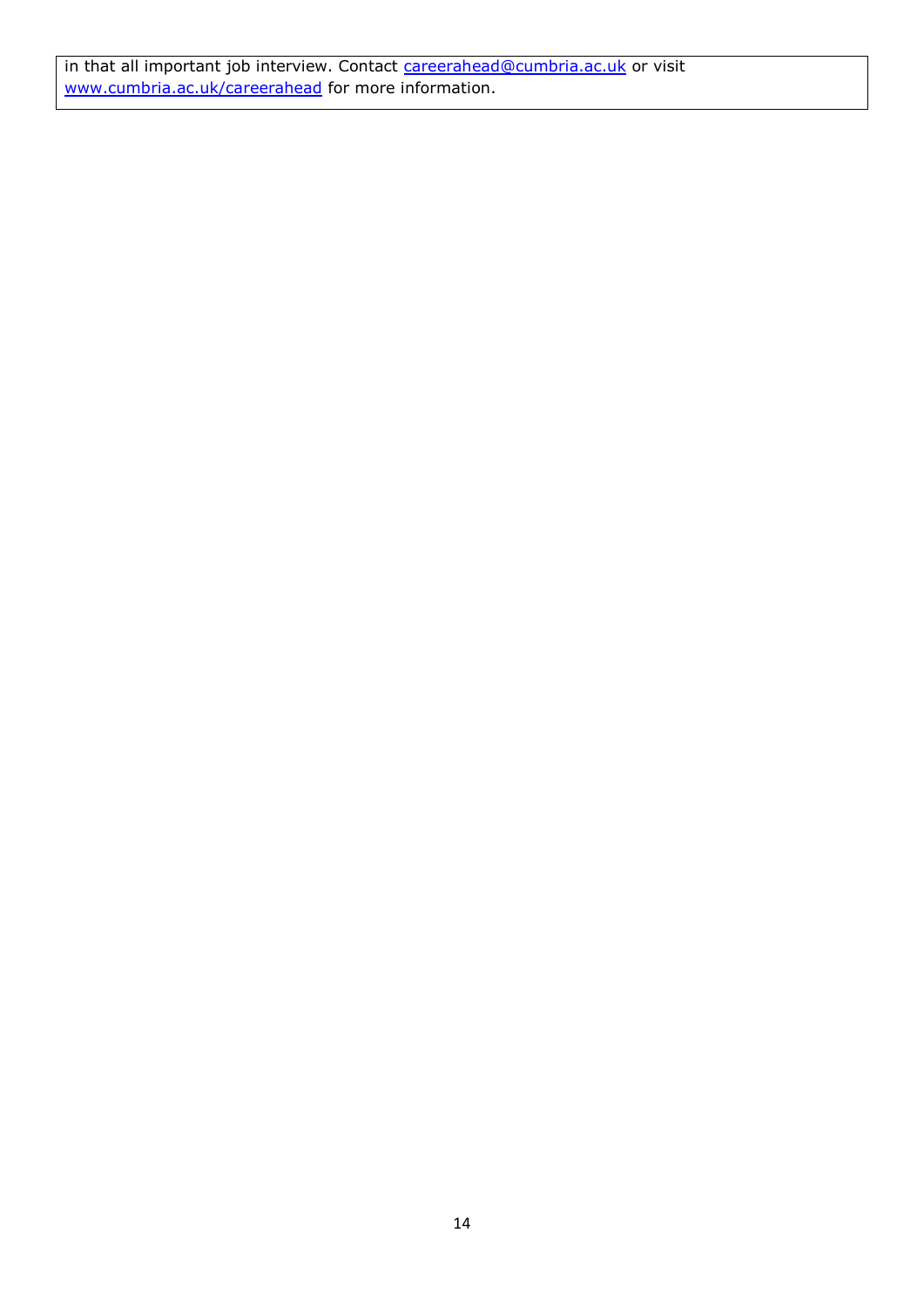| <b>Programme Curriculum Map</b> |                       |                                      |                |                                      |                                       |
|---------------------------------|-----------------------|--------------------------------------|----------------|--------------------------------------|---------------------------------------|
| <b>Academic</b><br>Level        | <b>Module</b><br>Code | <b>Module Title</b>                  | <b>Credits</b> | <b>Module</b><br>Status <sup>*</sup> | <b>Programme Outcomes</b><br>achieved |
| 7                               | CRIM7011              | Criminological Frameworks            | 20             | Compulsory                           | K1, K2, K4, K5, K6, S1, S2, S5        |
| 7                               | <b>CRIM7012</b>       | Safeguarding, Risk and Vulnerability | 20             | Compulsory                           | K1, K2, K4, K5, S1, S2, S5            |
| $\overline{7}$                  | CRIM7013              | <b>Global Dimensions of Crime</b>    | 20             | Compulsory                           | K1, K2, K4, K5, S1, S2, S5            |
| $\overline{7}$                  | CRIM7014              | Security and Risk Management         | 20             | Compulsory                           | K1, K2, K3, K4, S2, S5                |
| $\overline{7}$                  | <b>CRIM7015</b>       | Rehabilitation Policy and Practice   | 20             | Optional                             | K1, K2, K3, K4, K5, S2, S3, S5        |
| $\overline{7}$                  | <b>CRIM7016</b>       | Digital Victimisation                | 20             | Compulsory                           | K2, K3, K4, K5, S2, S5                |
| 7                               | <b>CRIM7017</b>       | <b>Negotiated Learning</b>           | 20             | Optional                             | K1, K2, K3, K6, S1, S5                |
| $\overline{7}$                  | <b>CRIM7018</b>       | <b>Advanced Research Methods</b>     | 20             | Compulsory                           | K1, K2, K3, K6, S3 S4, S5, S6         |
| $\overline{7}$                  | <b>CRIM7019</b>       | Dissertation/Practitioner Research   | 40             | Compulsory                           | K1, K2, K3, K6, S2, S3, S4 S5, S6     |

#### **Notes**

This programme operates in accordance with the University's Academic Regulations and Academic Procedures and Processes.

Optional modules may be subject to availability and viability. If we have insufficient numbers of students interested in an optional module in any given academic year, this may not be offered. If an optional module will not be running, we will advise you as soon as possible and help you choose an alternative module. Optional modules are normally selected 3 - 5 months in advance. You will choose 1 out of 2 optional modules at the commencement of the programme.

Module Pass Mark 50% (Postgraduate)

A failed student will not be permitted to re-register on the same programme.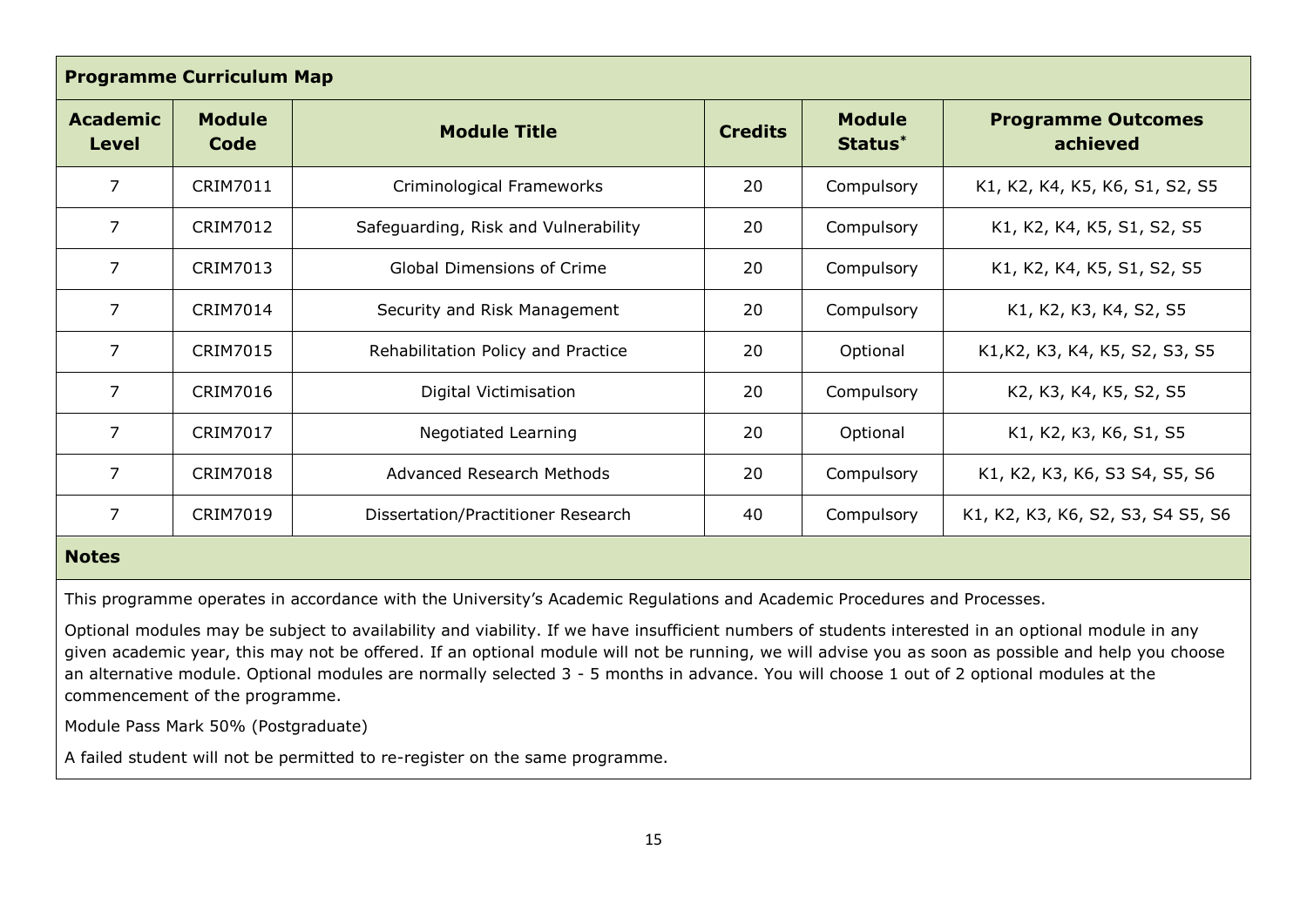| <b>* Key to Module Statuses</b> |                                                                                                                                                                                                                                                                                                                  |  |  |
|---------------------------------|------------------------------------------------------------------------------------------------------------------------------------------------------------------------------------------------------------------------------------------------------------------------------------------------------------------|--|--|
| <b>Compulsory Modules</b>       | Must be taken although it may possible to condone/compensate as a marginal fail (within the limits set out in the Academic<br>Regulations and provided that all core or pass/fail elements of module assessment have been passed)                                                                                |  |  |
| <b>Optional Modules</b>         | Are a set of modules from which you will be required to choose a set number to study. Once chosen, it may possible to<br>condone/compensate as a marginal fail (within the limits set out in the Academic Regulations and provided that all core or<br>pass/fail elements of module assessment have been passed) |  |  |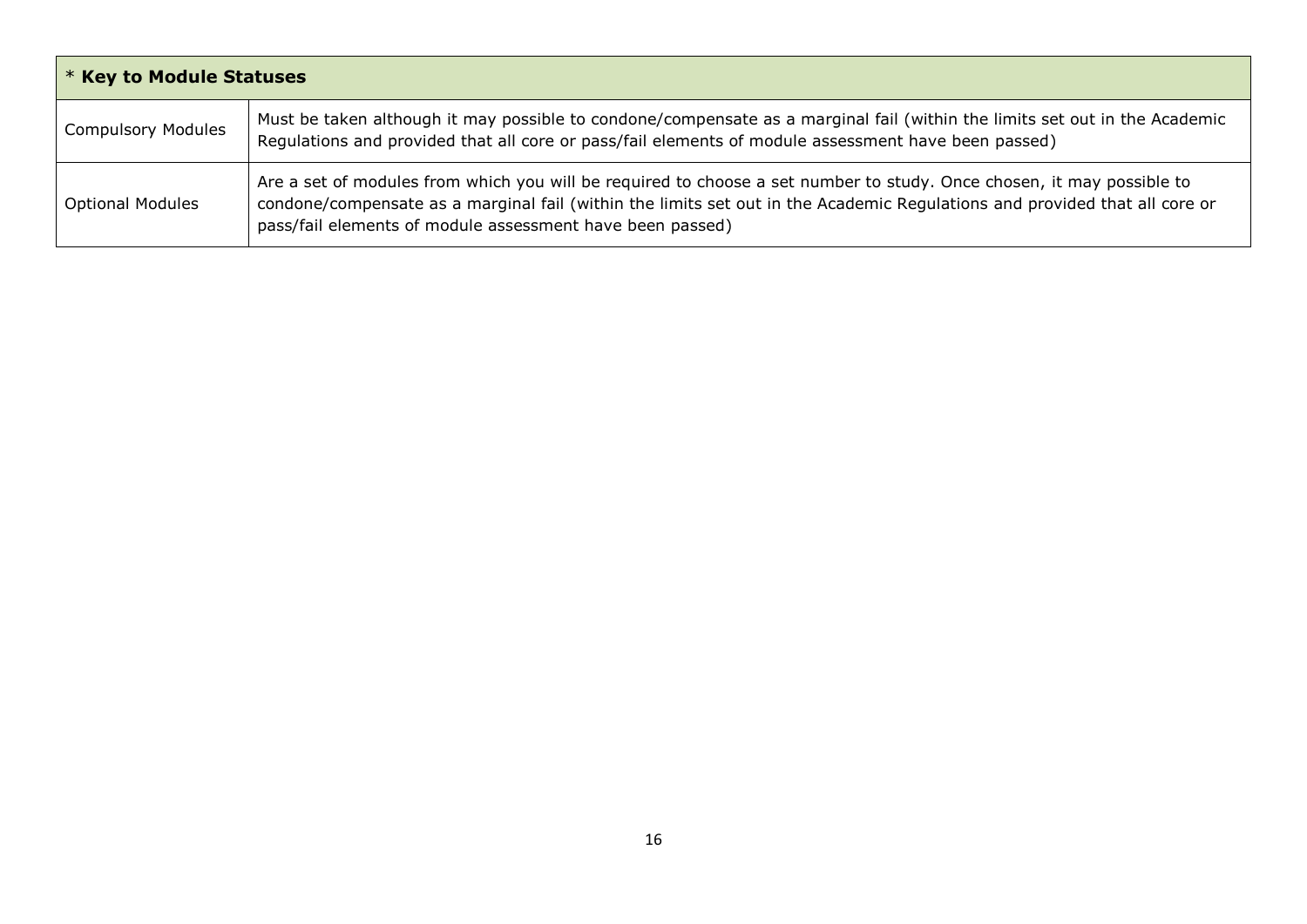| <b>Programme Delivery Structure: Full Time</b>                                                                                          |                                      |                                                                                                   |                                                |                                                            |
|-----------------------------------------------------------------------------------------------------------------------------------------|--------------------------------------|---------------------------------------------------------------------------------------------------|------------------------------------------------|------------------------------------------------------------|
|                                                                                                                                         |                                      | <b>Delivery Pattern</b>                                                                           |                                                |                                                            |
| <b>Module</b><br>Code                                                                                                                   | <b>Module Title</b>                  | <b>Autumn Semester /</b><br><b>Spring Semester /</b><br><b>Extended Spring</b><br><b>Semester</b> | Method(s) of<br><b>Assessment</b>              | <b>Approximate</b><br><b>Assessment</b><br><b>Deadline</b> |
| CRIM7011                                                                                                                                | Criminological Frameworks            | Autumn                                                                                            | Set Exercise (100%)                            | December                                                   |
| CRIM7012                                                                                                                                | Safeguarding, Risk and Vulnerability | Autumn                                                                                            | Written Assignment (100%)                      | January                                                    |
| <b>CRIM7013</b>                                                                                                                         | <b>Global Dimensions of Crime</b>    | Spring                                                                                            | Set Exercise (30%)<br>Written Assignment (70%) | April<br>May                                               |
| <b>CRIM7014</b>                                                                                                                         | Security and Risk Management         | Spring                                                                                            | Report (100%)                                  | April                                                      |
| <b>CRIM7015</b>                                                                                                                         | Rehabilitation Policy and Practice   | Spring                                                                                            | Written Assignment (100%)                      | May                                                        |
| CRIM7016                                                                                                                                | Digital Victimisation                | <b>Extended Spring</b>                                                                            | Report (100%)                                  | June                                                       |
| <b>CRIM7017</b>                                                                                                                         | <b>Negotiated Learning</b>           | Spring                                                                                            | Project Work (100%)                            | May                                                        |
| <b>CRIM7018</b>                                                                                                                         | <b>Advanced Research Methods</b>     | Autumn                                                                                            | Portfolio (100%)                               | January                                                    |
| <b>CRIM7019</b>                                                                                                                         | Dissertation/Practitioner Research   | <b>Extended Spring</b>                                                                            | Dissertation (70%)<br>Set Exercise (30%)       | July/August                                                |
| Students exiting with 60 credits from any combination of modules would receive a PGCert in Criminology, Risk and<br><b>Safeguarding</b> |                                      |                                                                                                   |                                                |                                                            |
| Students exiting with 120 credits from any combination of modules would receive a PGDip in Criminology, Risk and<br><b>Safeguarding</b> |                                      |                                                                                                   |                                                |                                                            |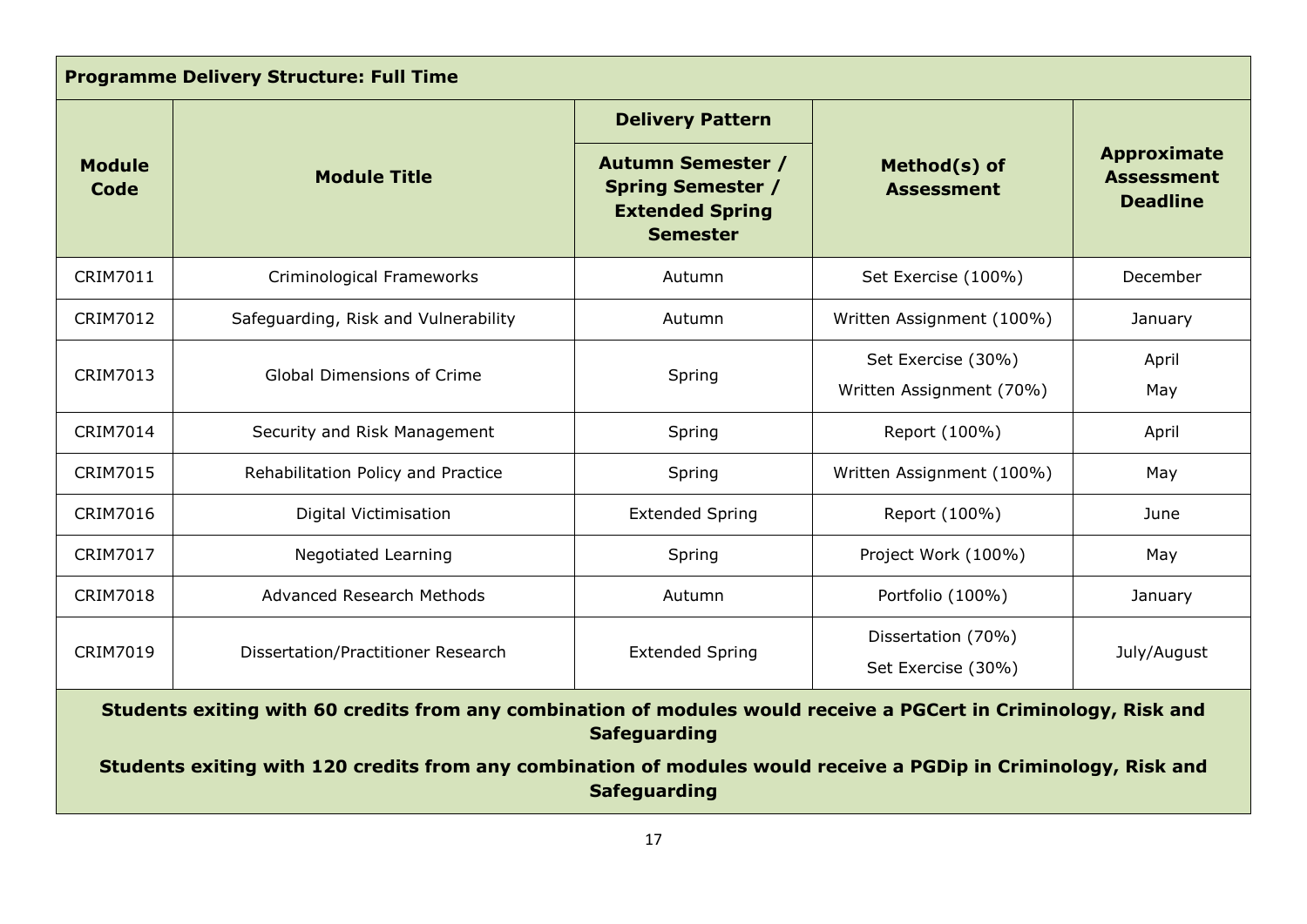**Students exiting at this point with 180 credits would receive a MSc Criminology, Risk and Safeguarding**